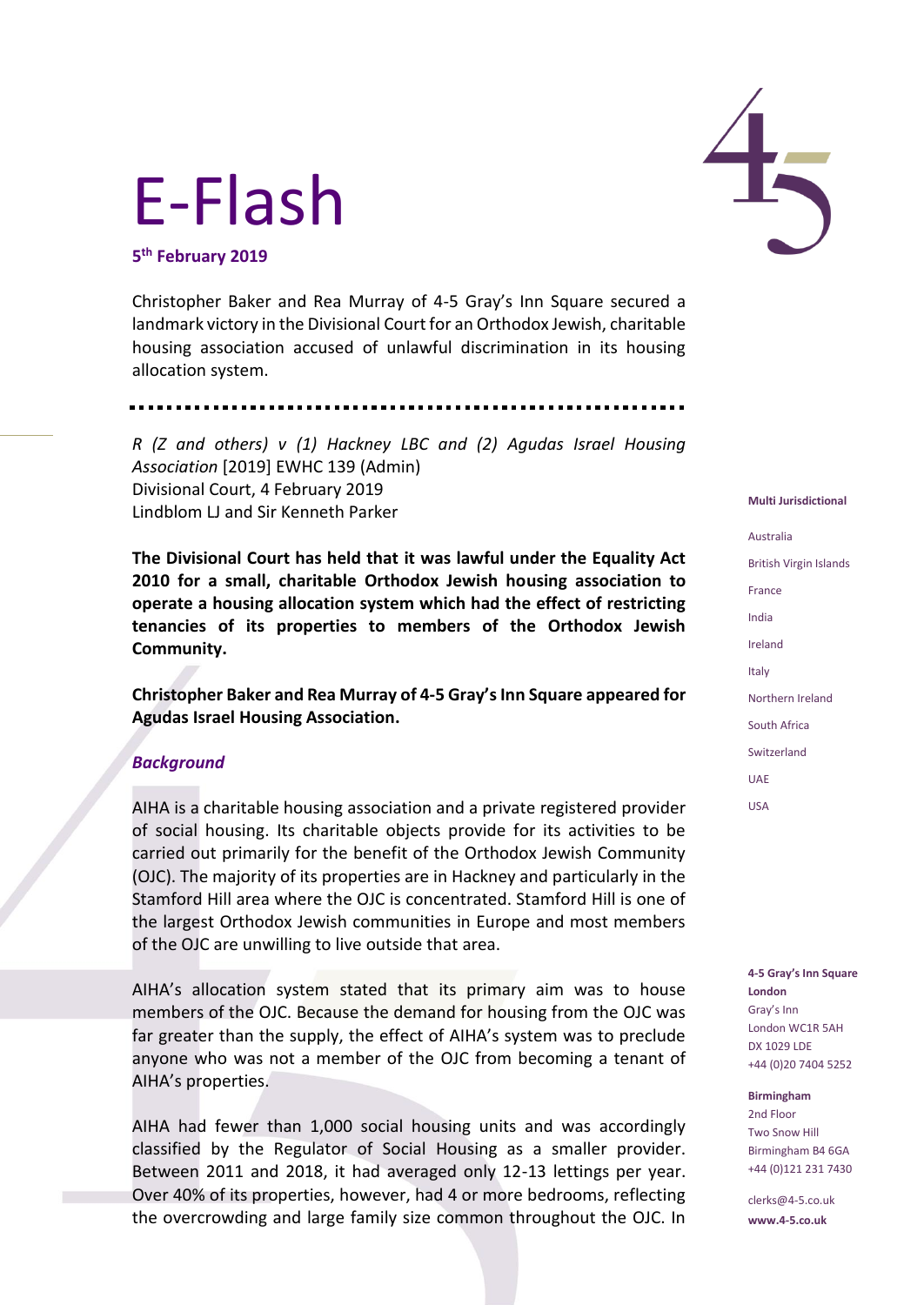2017-2018, 50% of all 4-bedroom properties let in Hackney had been let by AIHA; and the figure rose to 100% for all such properties in Stamford Hill.

The accommodation developed by AIHA also had special features to facilitate following the tenets of the Orthodox Jewish faith, such kosher kitchens, and the rules relating to observance of the Sabbath, such as automated household equipment.

Hackney and AIHA were parties to a generic nominations agreement under which Hackney was generally entitled to nominate applicants on their housing register for (among others) 75% of AIHA's properties with 2 bedrooms or more. The nominations agreement included provisions for dealing with nominations in relation to particular ethnic groups, and for resolving disputes about the application of criteria and policies by housing providers which limited Hackney's ability to nominate particular applicants to particular properties.

The claimants were a family consisting of a mother with 4 young children, one of whom was diagnosed with autism spectrum disorder. She had lived in Stamford Hill her whole life but was not a member of the OJC. The High Court had previously ordered Hackney to rehouse the family and in 2017 Hackney had agreed in a consent order to offer the next suitable accommodation which became available. Hackney also agreed the family required a 4-bedroom property, among various other features resulting from their needs. No suitable offer had been made, but in the intervening period a number of 4-bedroom properties owned by AIHA, which fitted the family's criteria, had become available for letting and had been let to other applicants.

The claimants alleged that AIHA's system involved unlawful racial and other discrimination contrary to s29 Equality Act 2010 (EA 2010), *ie* in respect of the provision of services. In particular, it was claimed that AIHA had let properties to people with no greater needs that the claimants and accordingly enabled those people to jump the queue for social housing in Hackney; and that Hackney had acted unlawfully in a number of respects, under EA 2010 and otherwise.

### *Decision*

The claims against AIHA and Hackney were dismissed on all grounds. The principal issue was the lawfulness of AIHA's system. That system involved direct discrimination because AIHA's conduct in primarily allocating social housing to the OJC, by reason of the protected characteristic of religion, treated less favourably those persons who sought an allocation but were not members of that community. The key questions were whether there was no contravention of s29 by reason of:



#### **Multi Jurisdictional**

Australia British Virgin Islands France India Ireland Italy Northern Ireland South Africa Switzerland UAE USA

**4-5 Gray's Inn Square London** Gray's Inn London WC1R 5AH DX 1029 LDE +44 (0)20 7404 5252

#### **Birmingham**

2nd Floor Two Snow Hill Birmingham B4 6GA +44 (0)121 231 7430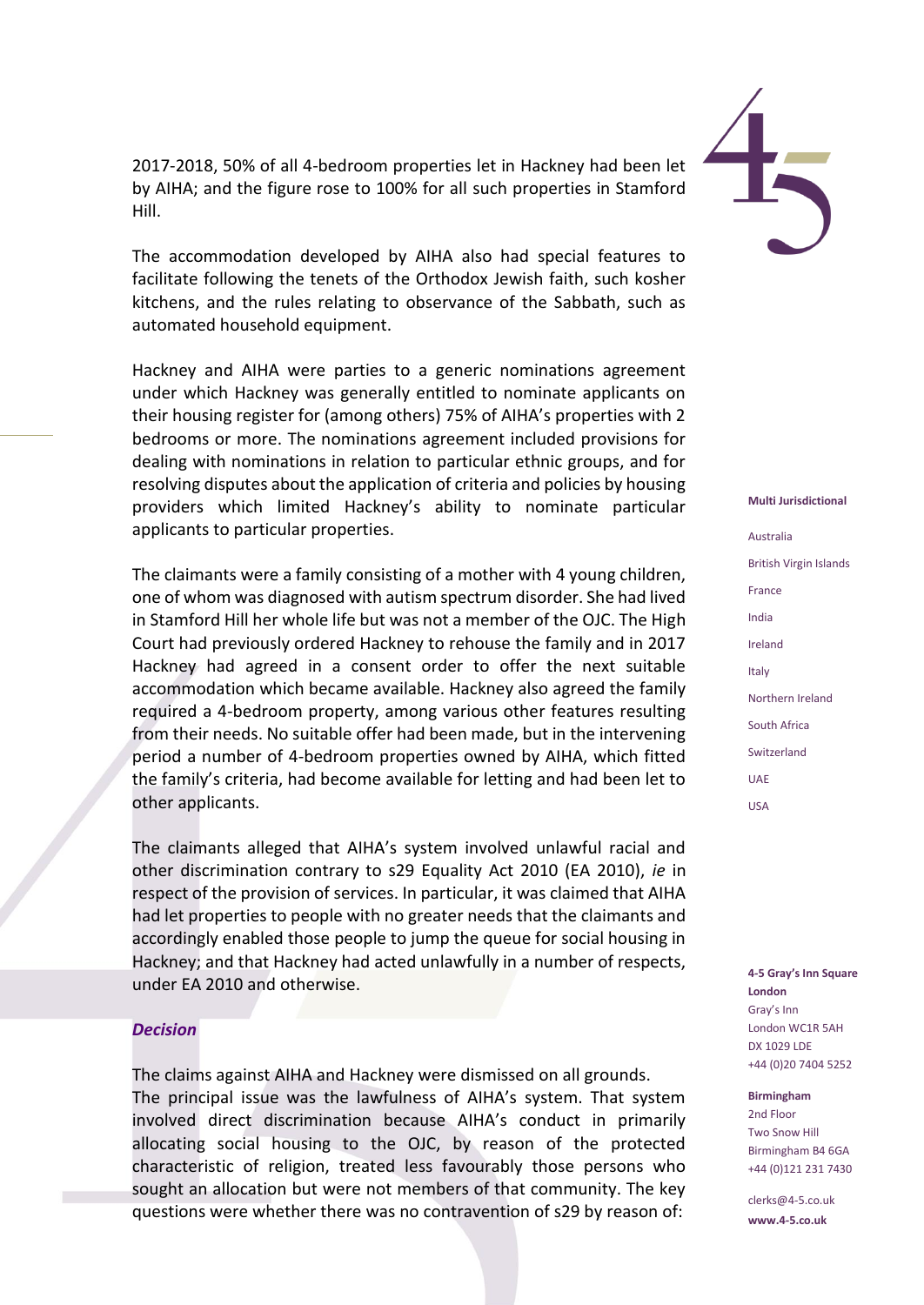- the saving for "positive action" under s158; and/or
- the exception for charities under s193.

The Court held that the requirements of s158 were satisfied.

- 1. It was plain from the evidence that the disadvantages faced by Orthodox Jews were both real and substantial; and they were connected to the religion of Orthodox Judaism.
	- a. There were very high levels of poverty and deprivation, with associated low levels of home ownership. There was a strong correlation between these and the religion, though s158 required only that the disadvantage be "connected to" the religion.
	- b. There was widespread and increasing overt anti-Semitism, including anti-Semitic crime, exposure to which was heightened by traditional Orthodox Jewish clothing which characterised the community. Unchallenged evidence credibly described the prejudice faced in trying to rent in the private sector.
- 2. The evidence demonstrated that the needs of the OJC were different from the needs of persons who did not share the protected characteristic.
	- a. The members of that community had a relevant need to live relatively close to each other, with a view to reducing apprehension and anxiety regarding personal security, anti-Semitic abuse and crime.
	- b. They had a relevant need for family and community facilities, such as schools, synagogue and shops, as well as the special features of the accommodation provided.
	- c. The evidence demonstrated a particular need in the OJC for property, likely to be in very short supply, that would accommodate substantially larger families and that would significantly reduce the particular and intensified risk to such families of eviction from overcrowded accommodation.



#### **Multi Jurisdictional**

Australia British Virgin Islands France India Ireland Italy Northern Ireland South Africa Switzerland UAE USA

**4-5 Gray's Inn Square London** Gray's Inn London WC1R 5AH DX 1029 LDE +44 (0)20 7404 5252

**Birmingham**

2nd Floor Two Snow Hill Birmingham B4 6GA +44 (0)121 231 7430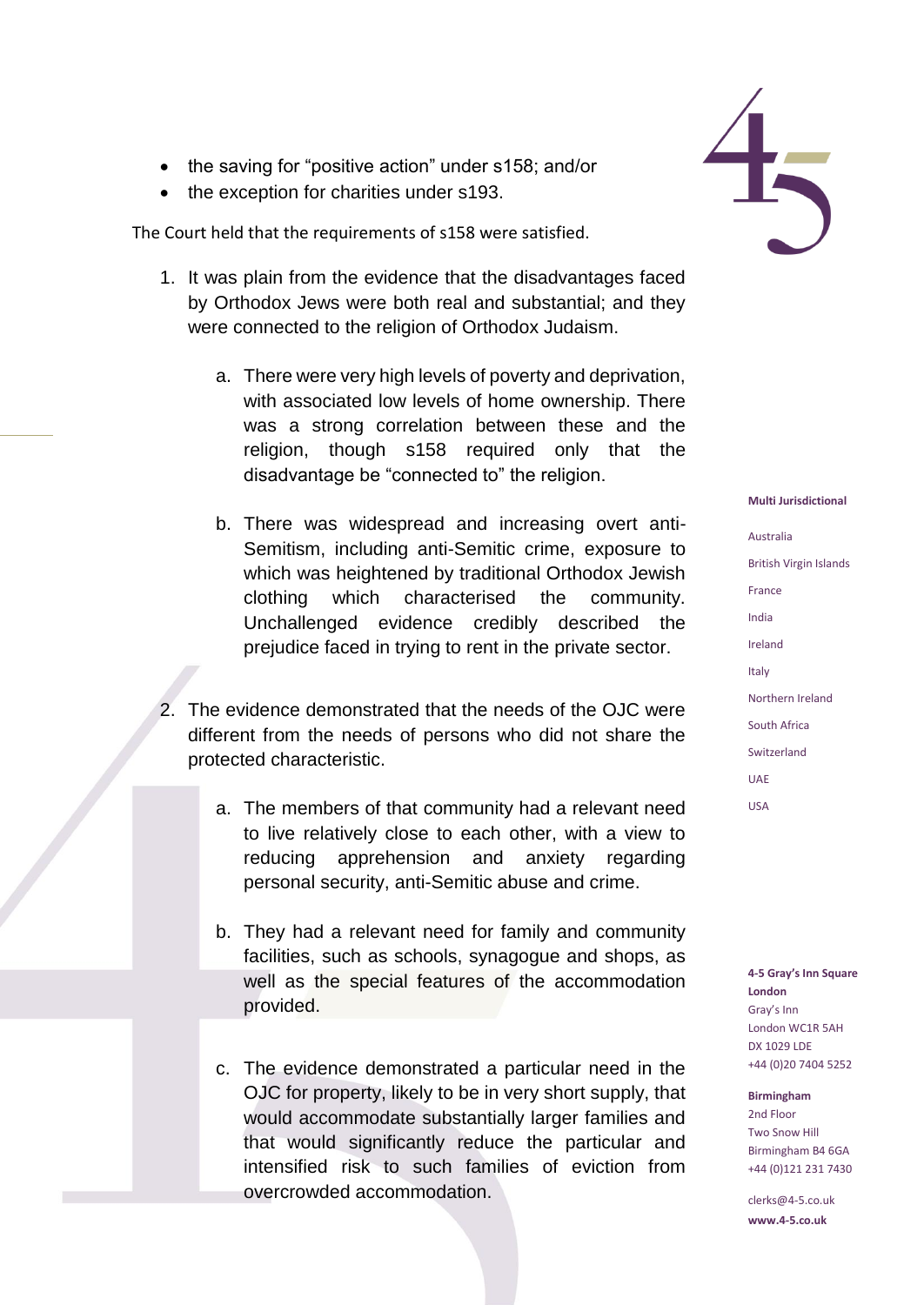3. The remaining question was whether AIHA's arrangements for allocating housing were proportionate in placing Orthodox Jews in a primary position, enabling them both to avoid the disadvantages and to meet the relevant needs. For this purpose, the Court adopted the general approach to proportionality explained by Baroness Hale in *Akerman-Livingstone v Aster Communities Ltd (formerly Flourish Homes Ltd)* [2015] UKSC 15; [2015] AC 1399 at [28], ie

> "First, is the objective sufficiently important to justify limiting a fundamental right? Secondly, is the measure rationally connected to the objective? Thirdly, are the means chosen no more than is necessary to accomplish the objective?" And: "… step four, … whether the impact of the rights infringement is disproportionate to the likely benefit of the impugned measure."

- 4. It was self-evident why in practice AIHA allocated each of the properties which became available to members of the OJC. Given the limited availability to, and pressing demand from, that community, if AIHA were to allocate any of its properties to non-members, it would seriously dilute the number of properties available to Orthodox Jews, and would fundamentally undermine its charitable objective of giving "primary" position, in a meaningful, as distinct from formalistic, sense to Orthodox Jews.
- 5. AIHA's arrangements were justified as proportionate under section 158, though the proportionality analysis was specific to the particular arrangements under challenge. The disadvantages and needs of the OJC were many and compelling. They were also in many instances very closely related to the matter of housing accommodation. While recognising the needs of other applicants for social housing in the particular market conditions, the Court held that AIHA's arrangements were proportionate in addressing the needs and disadvantages of the OJC, notwithstanding the fact that in those market conditions, a non-member could not realistically expect AIHA to allocate to him or her any property that became available. AIHA's properties in Hackney were only 1% of the 47,000 units of general needs housing potentially available for letting, and its lettings each year were less than 1% of social housing lettings.



#### **Multi Jurisdictional**

Australia British Virgin Islands France India Ireland Italy Northern Ireland South Africa Switzerland UAE USA

**4-5 Gray's Inn Square London** Gray's Inn London WC1R 5AH DX 1029 LDE +44 (0)20 7404 5252

**Birmingham** 2nd Floor Two Snow Hill Birmingham B4 6GA +44 (0)121 231 7430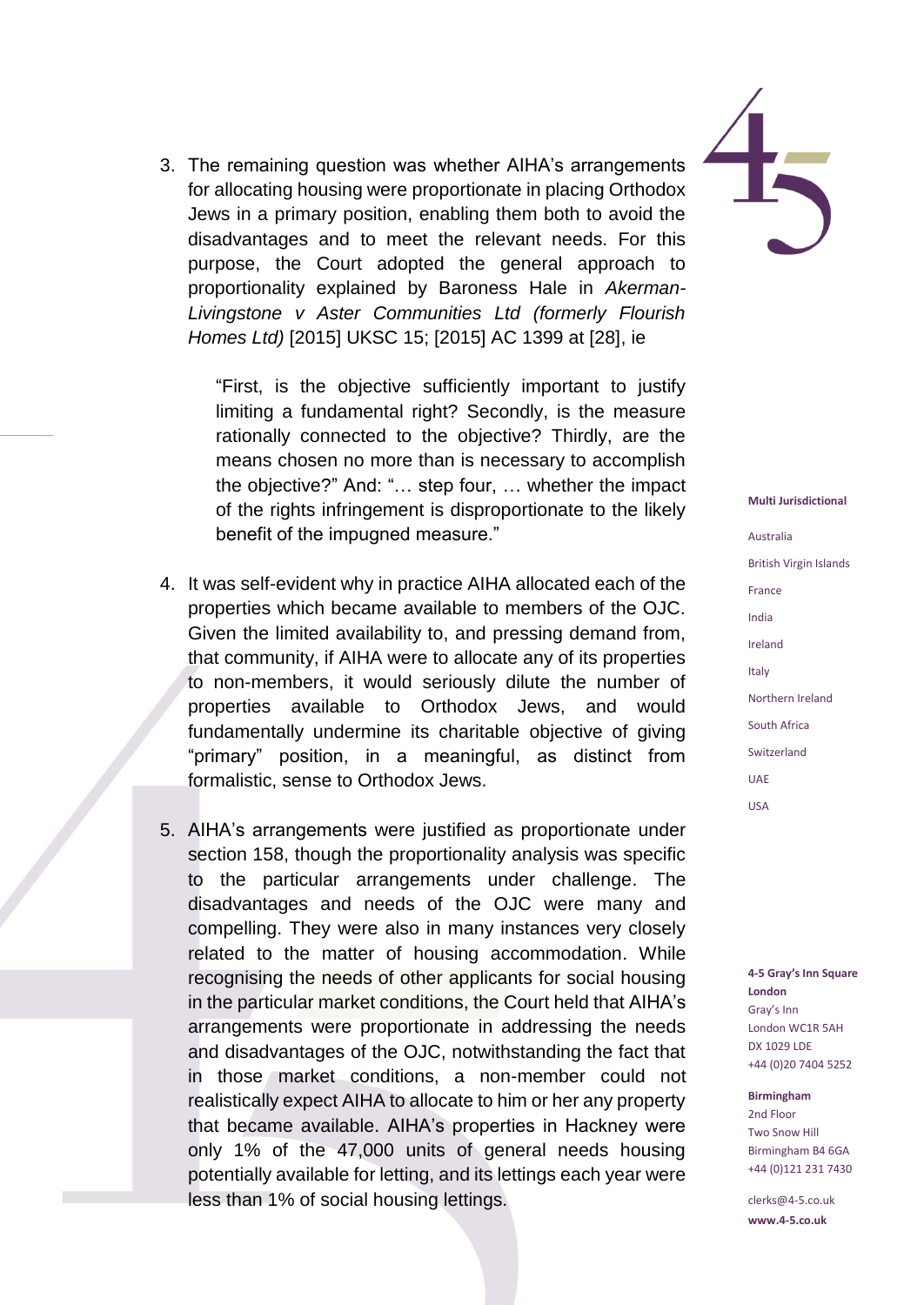The Court similarly held that the requirements of s193 were satisfied.

- 1. Section 193 was not disapplied by s194(1), which provided that the former did "not apply to race, so far as relating to colour". Although the indirect effect might be that AIHA provided benefits predominantly to white people, for a number of reasons that did not mean that s194(1) prevented AIHA from relying on s193. The natural import of s193(1) was to direct attention to the specific protected characteristic in the relevant charitable instrument. Persons who were Orthodox Jews were not defined under the relevant charitable instrument by colour.
- 2. The expression "acts in pursuance of a charitable instrument" in s193(1) carried the ordinary and natural meaning of those words, *ie* in line with, in accordance with or authorised by. In the present context, those words did not mean mandated or required by the charitable instrument.
- 3. Section 193(2)(a) referred to the provision of benefits needing to be "a proportionate means of achieving a legitimate aim", and s193(2)(b) referred to such provision needing to be "for the purposes of preventing or compensating for a disadvantage linked to the protected characteristic". For the reasons given in relation to section 158, AIHA had met the criteria under s193 too.

## *Consequences*

- This was one of the first decisions by the higher courts on the provisions in ss158 and 193. It will accordingly have particular significance for many organisations looking to undertake forms of positive action, and for charities seeking to restrict the benefits they provide, in favour of only certain limited descriptions of people with protected characteristics. It will be especially relevant in circumstance where limited and scarce resources are being shared out.
- Sections 158 and 193 are of general application to all forms of discrimination claims under the Equality Act 2010. The analysis in the present case is accordingly relevant whatever the alleged ground or form of discrimination, or the functional context (whether services, premises, employment or whatever) in which it occurs.



#### **Multi Jurisdictional**

Australia British Virgin Islands France India Ireland Italy Northern Ireland South Africa Switzerland UAE USA

**4-5 Gray's Inn Square London** Gray's Inn London WC1R 5AH DX 1029 LDE +44 (0)20 7404 5252

**Birmingham** 2nd Floor Two Snow Hill Birmingham B4 6GA +44 (0)121 231 7430